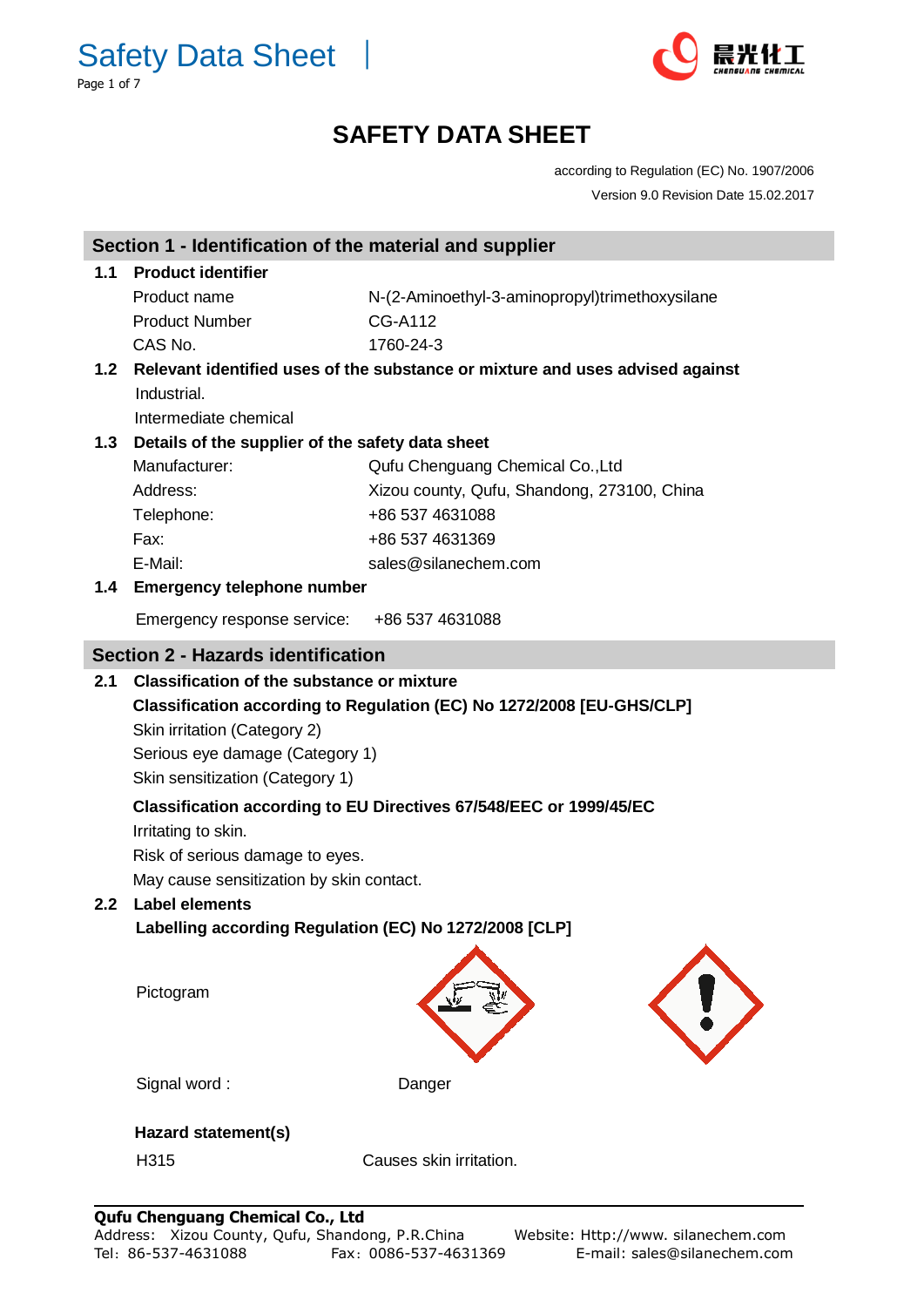# Safety Data Sheet │

Page 2 of 7



| H317                              | May cause an allergic skin reaction. |
|-----------------------------------|--------------------------------------|
| H318                              | Causes serious eye damage.           |
| <b>Precautionary statement(s)</b> |                                      |

| P <sub>280</sub>     | Wear protective gloves/ eye protection/ face protection.     |
|----------------------|--------------------------------------------------------------|
|                      | IF IN EYES: Rinse cautiously with water for several minutes. |
| $P305 + P351 + P338$ | Remove contact lenses, if present and easy to do. Continue   |
|                      | rinsing.                                                     |

## **According to European Directive 67/548/EEC as amended.**

| Hazard symbol(s)<br>Xi      |                                                                                                 |
|-----------------------------|-------------------------------------------------------------------------------------------------|
| $R$ -phrase $(s)$           |                                                                                                 |
| R38                         | Irritating to skin.                                                                             |
| R41                         | Risk of serious damage to eyes.                                                                 |
| R43                         | May cause sensitization by skin contact.                                                        |
| S-phrase(s)                 |                                                                                                 |
| S <sub>26</sub>             | In case of contact with eyes, rinse immediately with plenty of<br>water andseek medical advice. |
| S39                         | Wear eye/face protection.protection.                                                            |
| <b>Other hazards - none</b> |                                                                                                 |

## **Section 3 - Composition/information on ingredients**

#### **3.1 Substances**

 $2.3$ 

| Synonyms:        | [3-(2-Aminoethylamino)propyl]trimethoxysilane<br>N-[3-(Trimethoxysilyl)propyl]ethylenediamine |  |
|------------------|-----------------------------------------------------------------------------------------------|--|
| Formula          | $C_8H_{22}N_2O_3Si$                                                                           |  |
| Molecular Weight | 222.36 g/mol                                                                                  |  |

| Component                                      | Concentration   |
|------------------------------------------------|-----------------|
| N-(2-Aminoethyl-3-aminopropyl)trimethoxysilane | $\approx$ 98.5% |
| CAS-No.<br>1760-24-3<br>EC-No.<br>217-164-6    | -               |
| Polysiloxane                                   | $\leq 1.5\%$    |

#### **3.2 Mixtures**

Not Relevant

## **Section 4 -First-aid measures**

## **Qufu Chenguang Chemical Co., Ltd**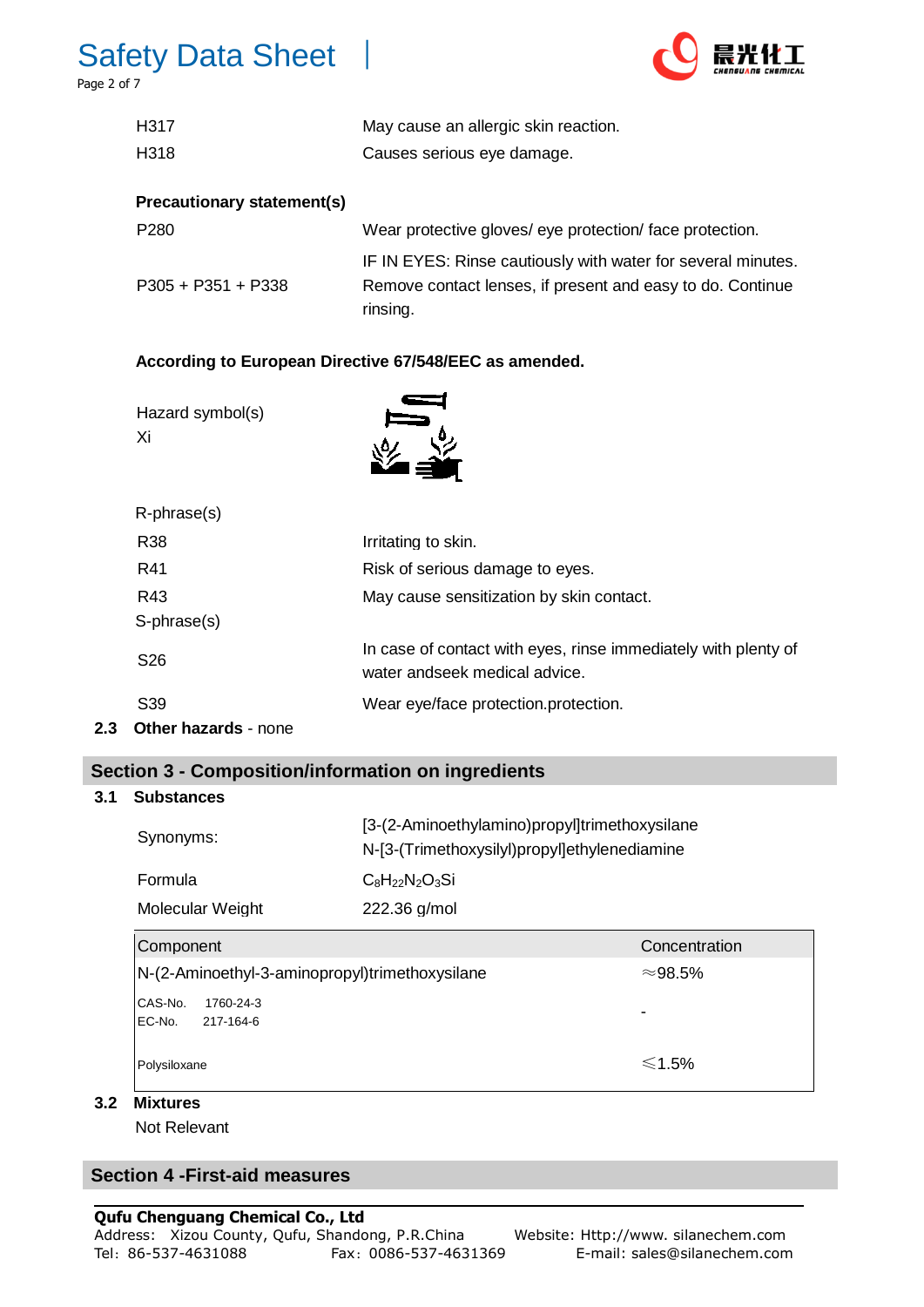# Safety Data Sheet

age 3 of  $7$ 



#### **4.1 Description of first aid measures**

#### **General advice**

Consult a physician. Show this safety data sheet to the doctor in attendance.

## **If inhaled**

 If breathed in, move person into fresh air. If not breathing, give artificial respiration. Consult a physician.

## **In case of skin contact**

Wash off with soap and plenty of water. Consult a physician.

## **In case of eye contact**

Rinse thoroughly with plenty of water for at least 15 minutes and consult a physician.

## **If swallowed**

 Do NOT induce vomiting. Never give anything by mouth to an unconscious person. Rinse mouth with water. Consult a physician.

## **Section 5 - Firefighting Measures**

## **5.1 Extinguishing media**

## **Suitable extinguishing media**

Use water spray, alcohol-resistant foam, dry chemical or carbon dioxide.

**5.2 Special hazards arising from the substance or mixture** Carbon oxides, nitrogen oxides (NOx), silicon oxides

## **5.3 Advice for firefighters**

Wear self contained breathing apparatus for fire fighting if necessary.

## **5.4 Further information**

Use water spray to cool unopened containers.

## **Section 6 - Accidental release measures**

## **6.1 Personal precautions, protective equipment and emergency procedures**

 Use personal protective equipment. Avoid breathing vapors, mist or gas. Ensure adequate ventilation.Remove all sources of ignition. Evacuate personnel to safe areas. Beware of vapours accumulating to form explosive concentrations. Vapours can accumulate in low areas.

- **6.2 Environmental precautions** Prevent further leakage or spillage if safe to do so. Do not let product enter drains.
- **6.3 Methods and materials for containment and cleaning up** Contain spillage, and then collect with an electrically protected vacuum cleaner or by wet-brushing and place in container for disposal according to local regulations (see section 13). Keep in suitable, closed containers for disposal.
- **6.4 Reference to other sections** For disposal see section 13.

## **Section 7 - Handling and Storage**

## **7.1 Precautions for safe handling**

 Avoid contact with skin and eyes. Avoid inhalation of vapour or mist. Keep away from sources of ignition - No smoking.Take measures to prevent the build up of Electrostatic charge.

## **7.2 Conditions for safe storage, including any incompatibilities**

#### **Qufu Chenguang Chemical Co., Ltd**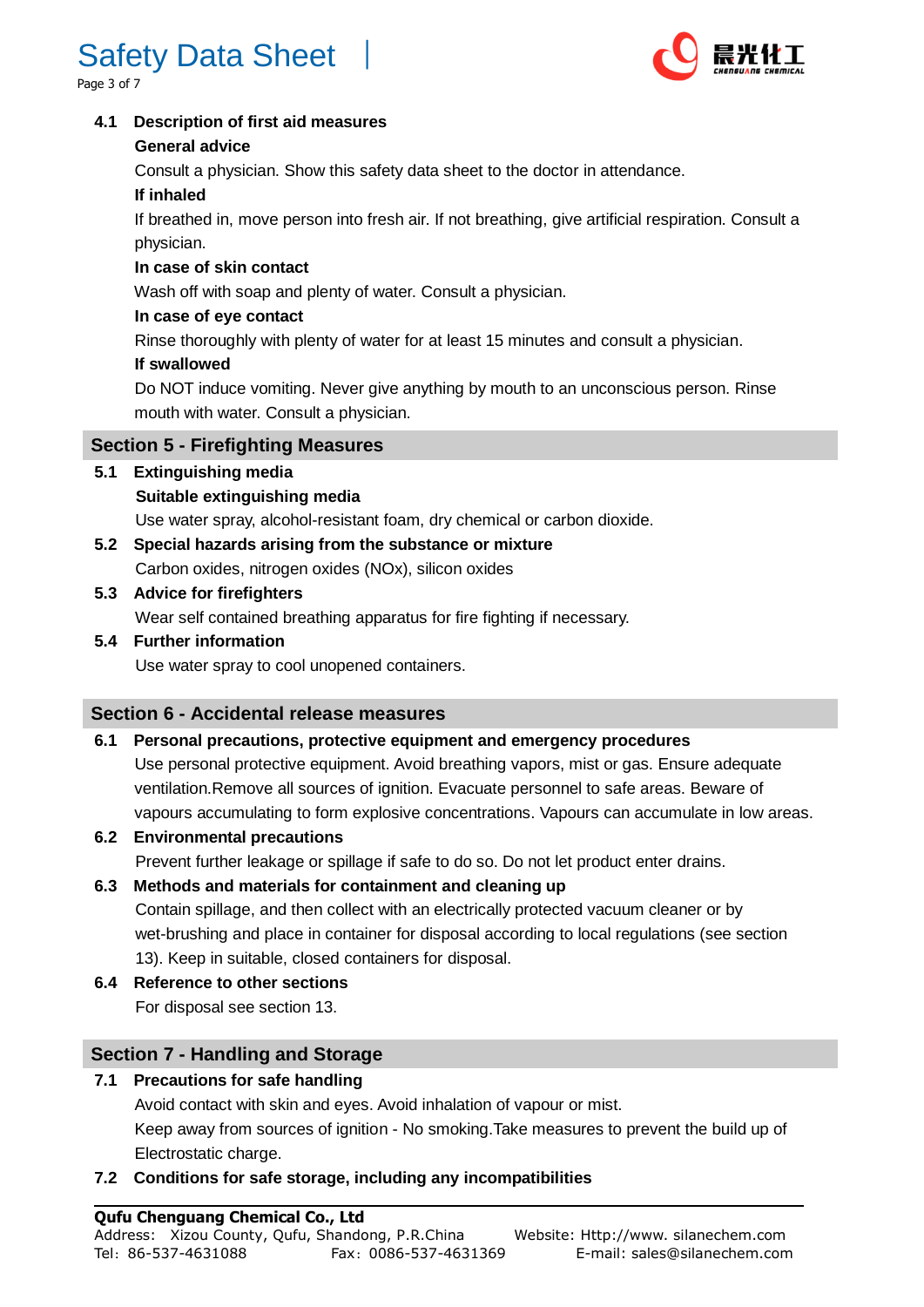

Page 4 of 7



 Store in cool place. Keep container tightly closed in a dry and well-ventilated place. Containers which are opened must be carefully resealed and kept upright to prevent leakage. Moisture sensitive.

**7.3 Specific end uses** no data available

#### **Section 8 - Exposure Controls / Personal Protection**

#### **8.1 Control parameters**

#### **Components with workplace control parameters**

#### **8.2 Exposure controls**

#### **Appropriate engineering controls**

 Handle in accordance with good industrial hygiene and safety practice. Wash hands before breaks and at the end of workday.

#### **Personal protective equipment**

#### **Eye/face protection**

 Tightly fitting safety goggles. Faceshield (8-inch minimum). Use equipment for eye protection tested and approved under appropriate government standards such as NIOSH (US) or EN 166(EU).

#### **Skin protection**

 Handle with gloves. Gloves must be inspected prior to use. Use proper glove removal Technique (without touching glove's outer surface) to avoid skin contact with this product. Dispose of contaminated gloves after use in accordance with applicable laws and good laboratory practices. Wash and dry hands.

#### **Body Protection**

 Complete suit protecting against chemicals, The type of protective equipment must be Selected according to the concentration and amount of the dangerous substance at the specific workplace.

#### **Respiratory protection**

 Where risk assessment shows air-purifying respirators are appropriate use a full-face Respirator with multi-purpose combination (US) or type ABEK (EN 14387) respirator cartridges as a backup to engineering controls. If the respirator is the sole means of protection, use a full-face supplied air respirator. Use respirators and components tested and approved under appropriate government standards such as NIOSH (US) or CEN (EU).

#### **Section 9 - Physical and chemical properties**

#### **9.1 Information on basic physical and chemical properties**

| Appearance                | Colourless or light yellow liquid |
|---------------------------|-----------------------------------|
| Odour                     | no data available                 |
| <b>Odour Threshold</b>    | no data available                 |
| pH                        | no data available                 |
| Melting point/freezing    | no data available                 |
| Initial boiling point and | 146 °C at 20 hPa - lit.           |
| Flash point               | 68 °C - closed cup                |
| Evaporation rate          | no data available                 |
| Flammability (solid, gas) | no data available                 |

#### **Qufu Chenguang Chemical Co., Ltd**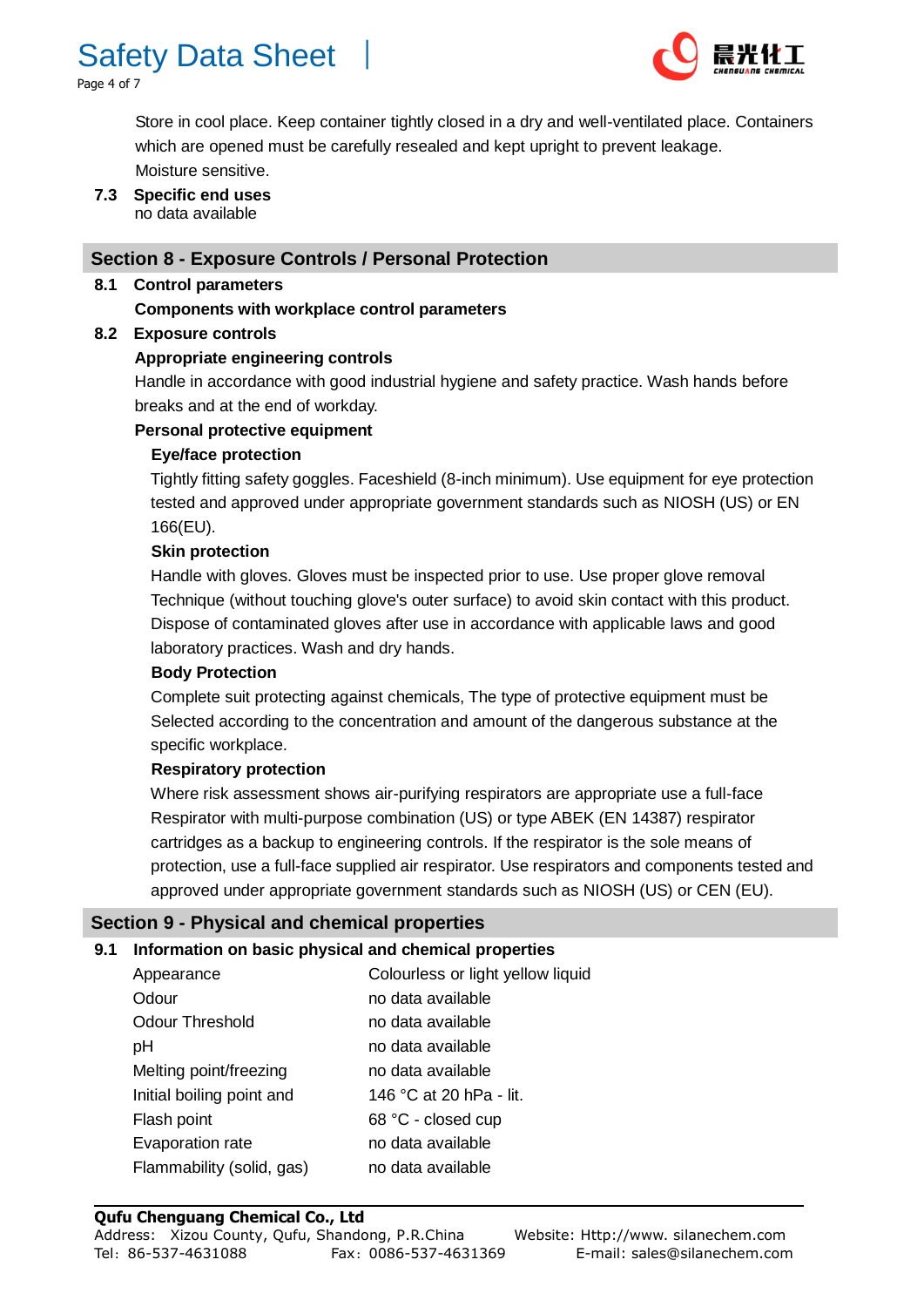

Page 5 of 7

|     | Upper/lower flammability or<br>explosive limits | no data available                |
|-----|-------------------------------------------------|----------------------------------|
|     | Vapour pressure                                 | no data available                |
|     | Vapour density                                  | no data available                |
|     | Relative density                                | 1.028 g/cm <sup>3</sup> at 25 °C |
|     | Water solubility                                | soluble                          |
|     | Partition coefficient: noctanol/                | no data available                |
|     | water                                           |                                  |
|     | Autoignition temperature                        | no data available                |
|     | Decomposition temperature                       | no data available                |
|     | Viscosity                                       | no data available                |
|     | <b>Explosive properties</b>                     | no data available                |
|     | Oxidizing properties                            | no data available                |
| 9.2 | Other safety information                        |                                  |

no data available

## **Section 10 - Stability and Reactivity**

**10.1 Reactivity** no data available

- **10.2 Chemical stability** no data available
- **10.3 Possibility of hazardous reactions** no data available
- **10.4 Conditions to avoid** Heat, flames and sparks.
- **10.5 Incompatible materials** Strong acids, Strong oxidizing agents, Water, Bases, Alcohols, Peroxides
- **10.6 Hazardous decomposition products** Other decomposition products - no data available

#### **Section 11 - Toxicological Information**

## **11.1 Information on toxicological effects Acute toxicity** LD50 Oral - rat - 7669 mg/kg **Skin corrosion/irritation** Skin - rabbit - Severe skin irritation  **Serious eye damage/eye irritation** Eyes - rabbit - Severe eye irritation  **Respiratory or skin sensitization** no data available  **Germ cell mutagenicity** no data available  **Carcinogenicity** IARC: No component of this product present at levels greater than or equal to 0.1% is

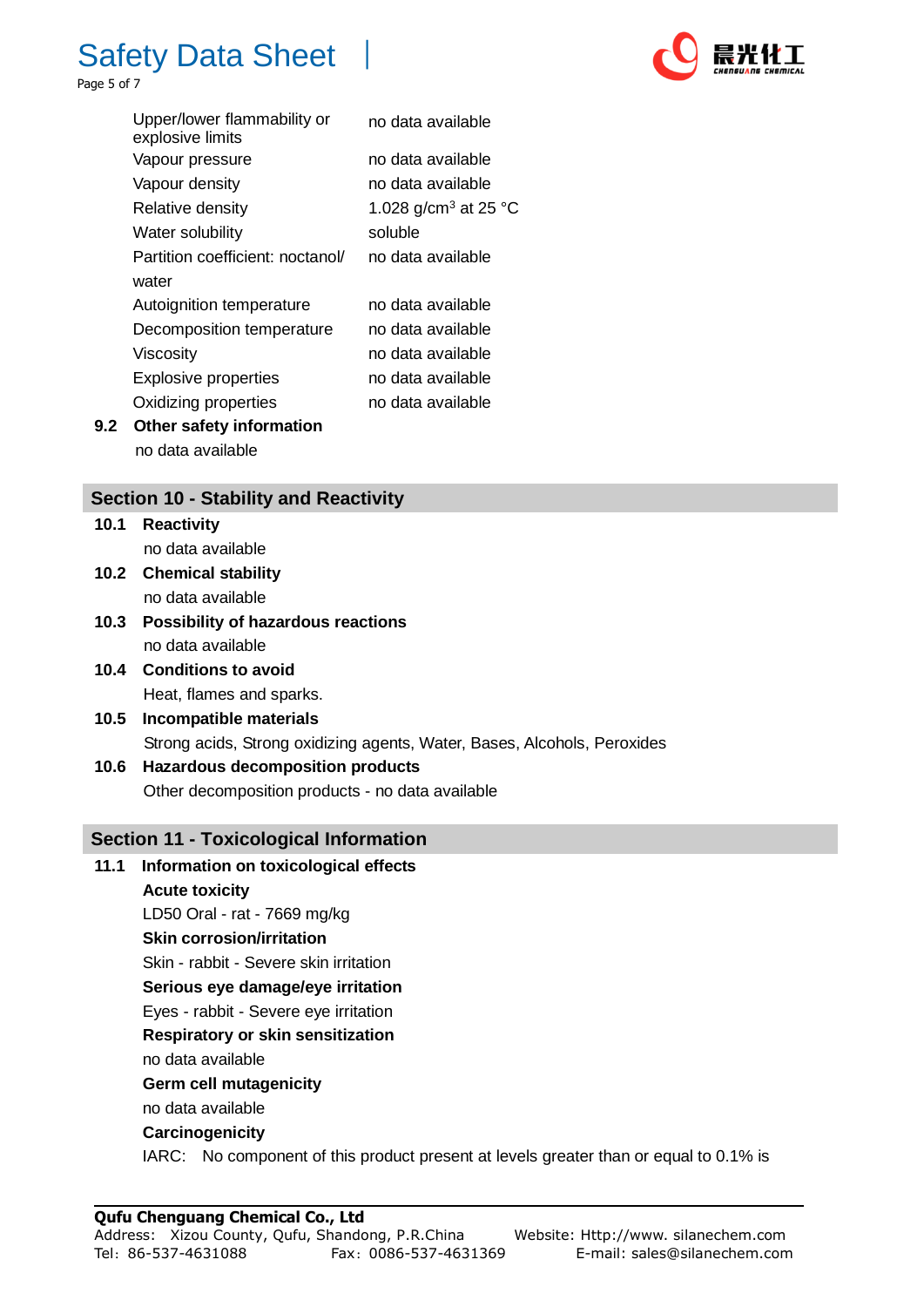



identified as probable, possible or confirmed human carcinogen by IARC.

| <b>Reproductive toxicity</b>                     |                                                                                            |  |  |  |
|--------------------------------------------------|--------------------------------------------------------------------------------------------|--|--|--|
| no data available                                |                                                                                            |  |  |  |
| Specific target organ toxicity - single exposure |                                                                                            |  |  |  |
| no data available                                |                                                                                            |  |  |  |
| Specific target orgtoxicity - repeated exposure  |                                                                                            |  |  |  |
| no data available                                |                                                                                            |  |  |  |
| <b>Aspiration hazard</b>                         |                                                                                            |  |  |  |
| no data available                                |                                                                                            |  |  |  |
| <b>Potential health effects</b>                  |                                                                                            |  |  |  |
| <b>Inhalation</b>                                | May be harmful if inhaled. May Cause respiratory tract irritation.                         |  |  |  |
| Ingestion                                        | May be Harmful if swallowed.                                                               |  |  |  |
| Skin                                             | May be harmful if absorbed through skin. Causes skin irritation.                           |  |  |  |
| <b>Eyes</b>                                      | Causes serious eye burns.                                                                  |  |  |  |
| <b>Signs and Symptoms of Exposure</b>            |                                                                                            |  |  |  |
|                                                  | To the best of our knowledge, the shamical physical, and texicological proporting have not |  |  |  |

To the best of our knowledge, the chemical, physical, and toxicological properties have not

 **Additional Information**

RTECS: KV7400000

## **Section 12 - Ecological Information**

been thoroughly investigated.

**12.1 Toxicity**

no data available

- **12.2 Persistence and degradability** no data available
- **12.3 Bioaccumulative potential** no data available
- **12.4 Mobility in soil** no data available
- **12.5 Results of PBT and vPvB assessment** no data available
- **12.6 Other adverse effects** no data available

#### **Section 13 - Disposal Considerations**

#### **13.1 Waste treatment methods**

#### **Product**

This combustible material may be burned in a chemical incinerator equipped with an afterburner and scrubber. Offer surplus and non-recyclable solutions to a licensed disposal company.

#### **Contaminated packaging**

Dispose of as unused product.

## **Section 14 - Transport Information**

## **Qufu Chenguang Chemical Co., Ltd**